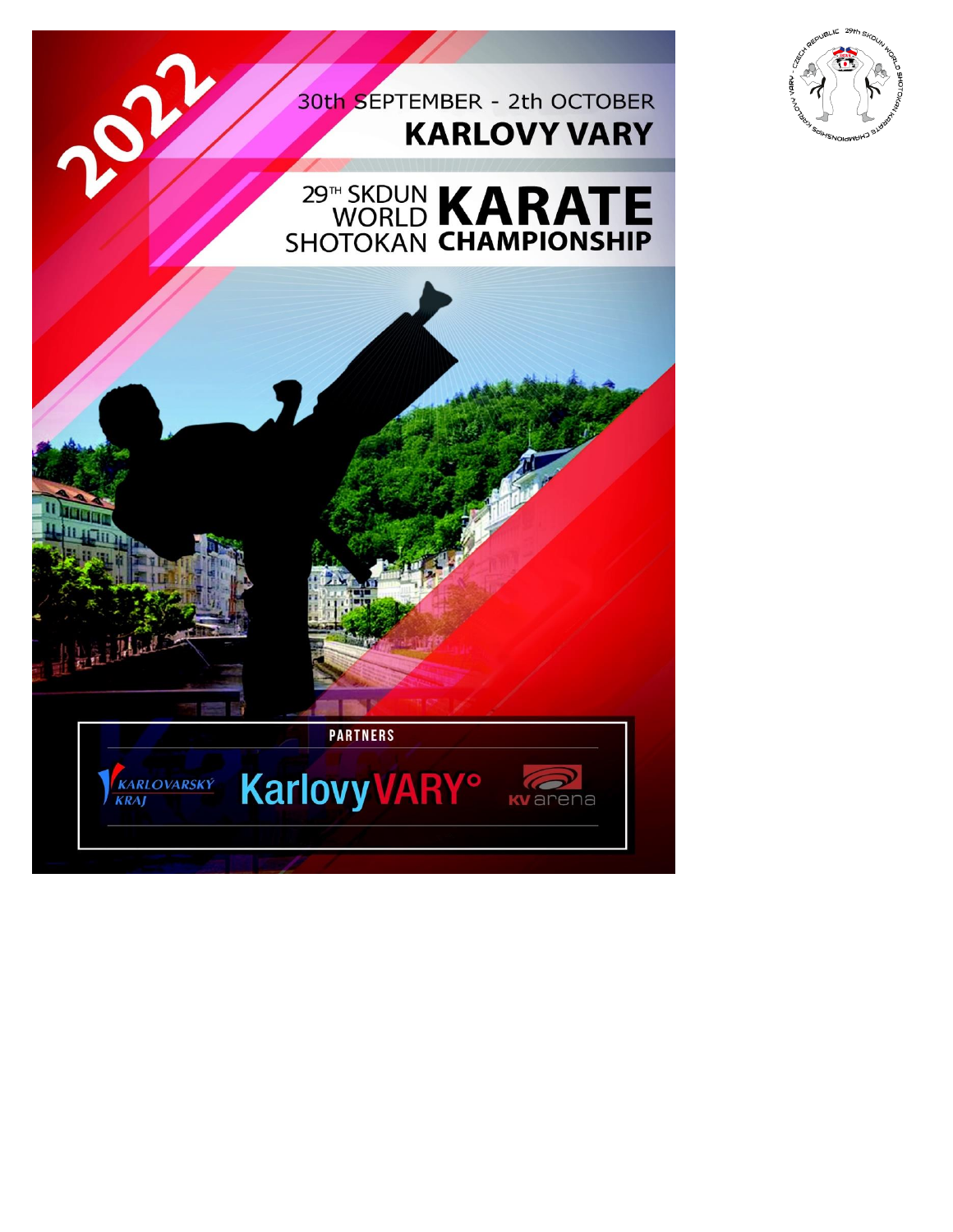



## **SHOTOKAN KARATE-DO OF UNITED NATIONS CZECH ASSOCIATION OF OKINAWAN**

# **KARATE AND KOBUDO CZECH REPUBLIC**

with the support of City of Karlovy Vary and Karlovarsky Region have the honour and pleasure to invite you to the

### **29th SKDUN World Shotokan Karate Championship 14 th SKDUN World Shotokan Karate Cup**

held at Sports hall "KV arena Karlovy Vary" Západní 1812/73, 36001 Karlovy Vary

### **30 SEPTEMBER – 02 OCTOBER 2022**









**We wish you a warm welcome and a pleasant stay in the City of Karlovy Vary.**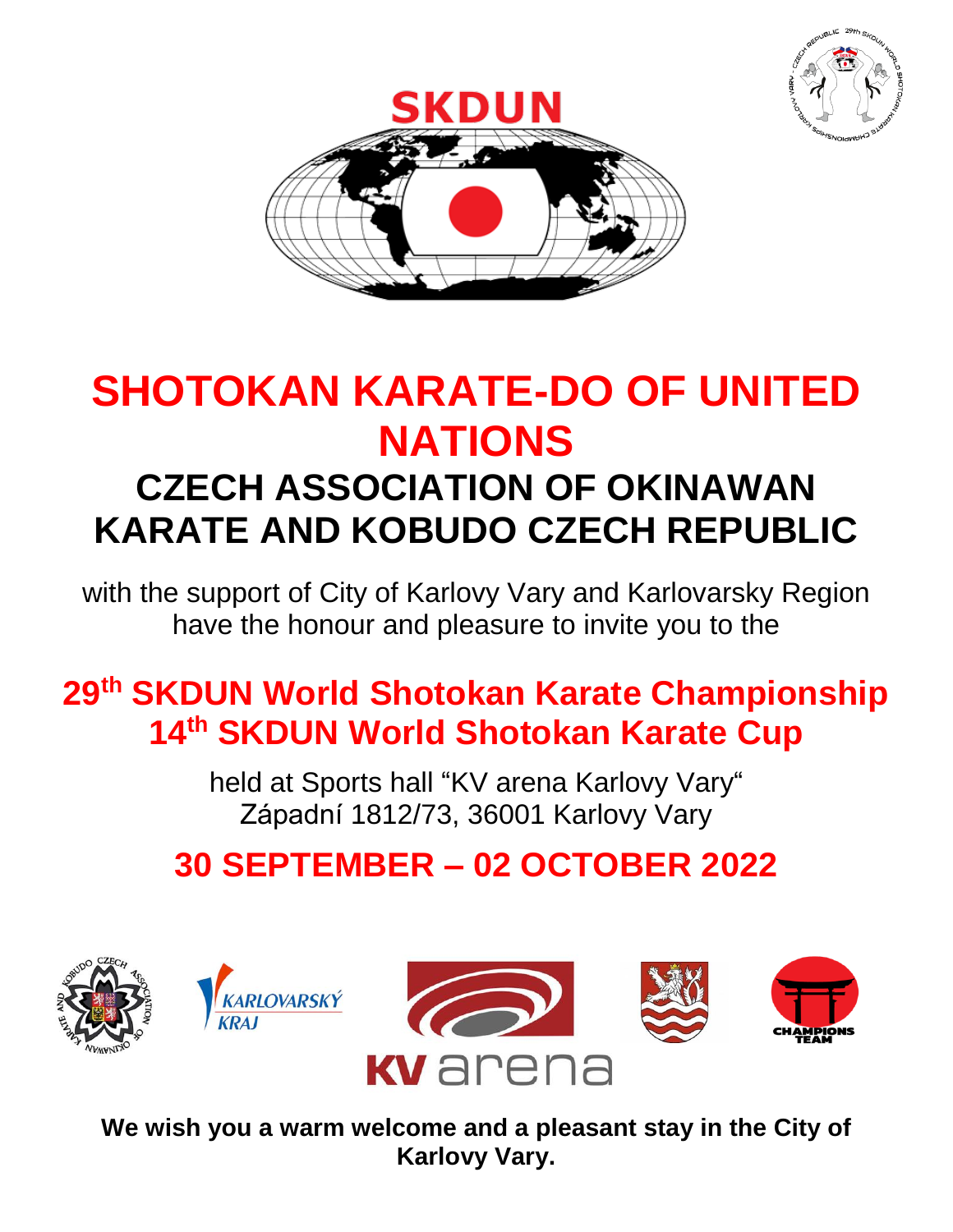

#### **ORGANISING COMMITTEE**

**Aurel Patru –** President of Shotokan Karate-do of United Nations E-mail: [aurelpatruskdun@gmail.com](mailto:aurelpatruskdun@gmail.com) / [aurel.patru@skdun.org](mailto:aurel.patru@skdun.org) Mobile: +40722385780

**Colin Putt –** Technical Director and Chief Referee of Shotokan Karate-do of United **Nations** E-mail: [colin.putt@skdun.org](mailto:colin.putt@skdun.org) Mobile:+447968061887

**Anton Vandev –** Chief Referee Designate of Major Competition Shotokan Karate-do of United Nations E-mail: bagatur75@abv.bg Mobile +359882433899

**Daniel Pekuniak –** President of Czech association of Okinawan karate and kobudo Czech Republic E-mail: daniel.pekuniak@caokk.cz Mobile: +420775013151

**Miroslav Boguský –** Event manager for transport, catering and visas E-mail: miroslav.bogusky@caokk.cz Mobile: +420606131845

**Martin Špalek –** Event manager for accommodation Email: [booking@in-travel.eu](mailto:booking@in-travel.eu) Mobile: +420 777893274

### **HOW TO GET TO KARLOVY VARY from Prague Airport (Vaclav Havel Airport)**

The Organising Committee will arrange transport by bus/minibus from the airport.

YOU MAY NEED TO WAIT AT THE AIRPORT TO JOIN ANOTHER GROUP.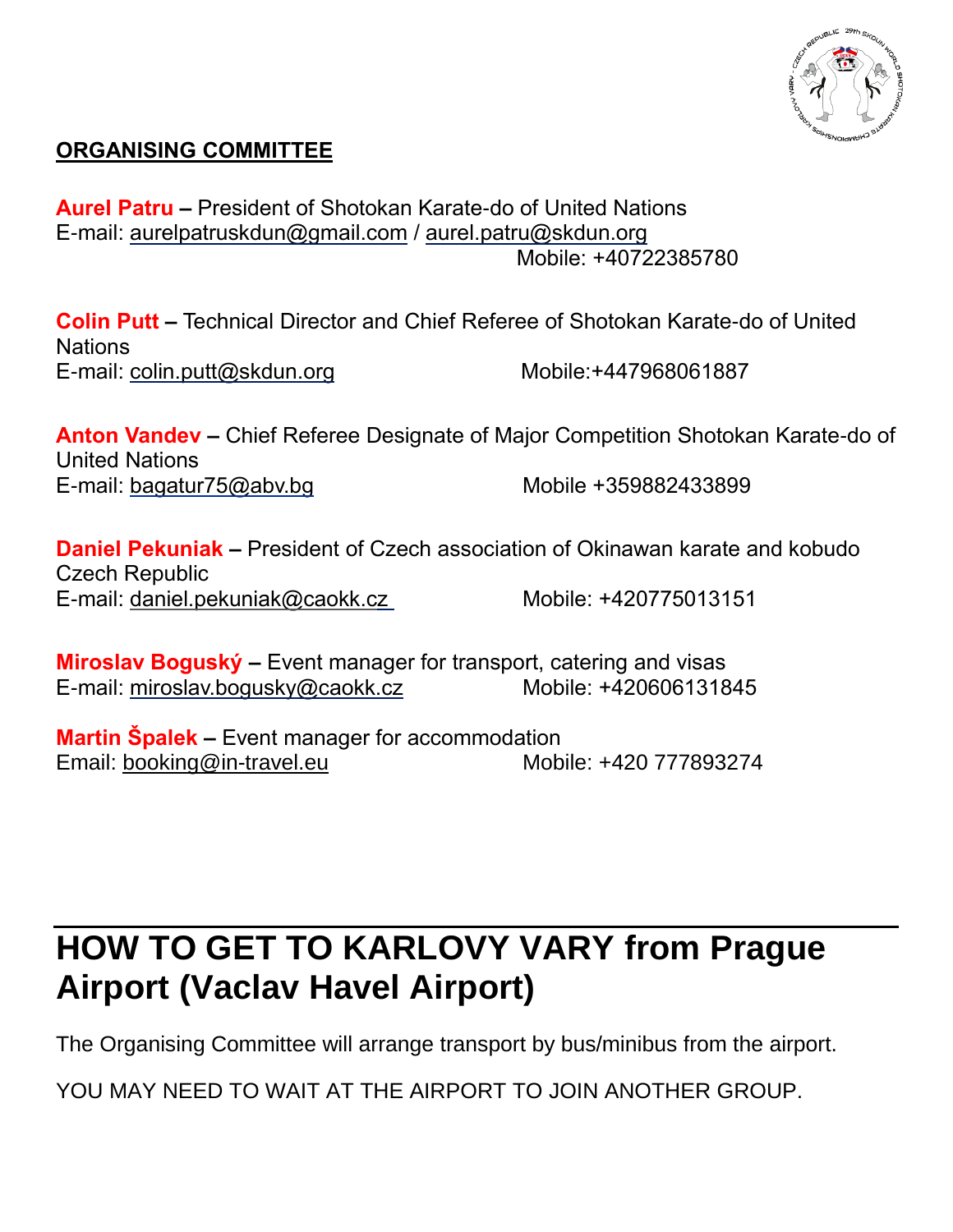At the airport you will find a contact person who will accompany you to the Hotel  $\circ$ Sports Hall to make the registration, they will be easily identified by a logo of  $\mathcal{E}$ **SHOTOKAN KARATE-DO OF UNITED NATIONS.**

## **ACCOMMODATION**

To arrange your accommodation please contact Mr. Martin Špalek by e-mail: [booking@in-travel.eu,](mailto:booking@in-travel.eu) providing him with all the necessary information (your choice hotel name, number of people in your group, list of rooms required, number of nights etc.)

## **VISA**

Participants who need a **VISA** must contact Miroslav Boguský as soon as possible, time delays may result in your visa not being granted in time for the event. **This is your responsibility.**

The last date for sending invitation letters for visa approval is 30<sup>th</sup> August 2022.

### **COVID 19 rules**

**Conditions for entering the Czech Republic:** <https://www.mvcr.cz/mvcren/article/coronavirus-information-of-moi.aspx>

### **OFFICIALS**

Referees and Judges must register on Sportdata before 15<sup>th</sup> September if they want to be selected as officials.

The Chief Referee will approve registered referees and judges, SKDUN qualified referees and judges will have their previously issued ID and qualification badges, these will allow automatic entry as SKDUN officials to all areas of the venue as required. Please remember to bring your SKDUN official issued ID and ties, red for referees and blue for judges. Don't forget your whistle!

Non-SKDUN qualified applicants, if selected, will have a badge issued as required by the competition Chief Referee Designate, Anton Vandev. Any enquiries or questions contact Anton Vandev, Email: [bagatur75@abv.bg](mailto:bagatur75@abv.bg) , Mobile: +359882433899

Referees and judges, please ensure you have registered on Sportdata and include the days you will be available. IMPORTANT, please let the Chief Referee, Anton Vandev know in advance if you have registered but cannot attend due to illness, work etc.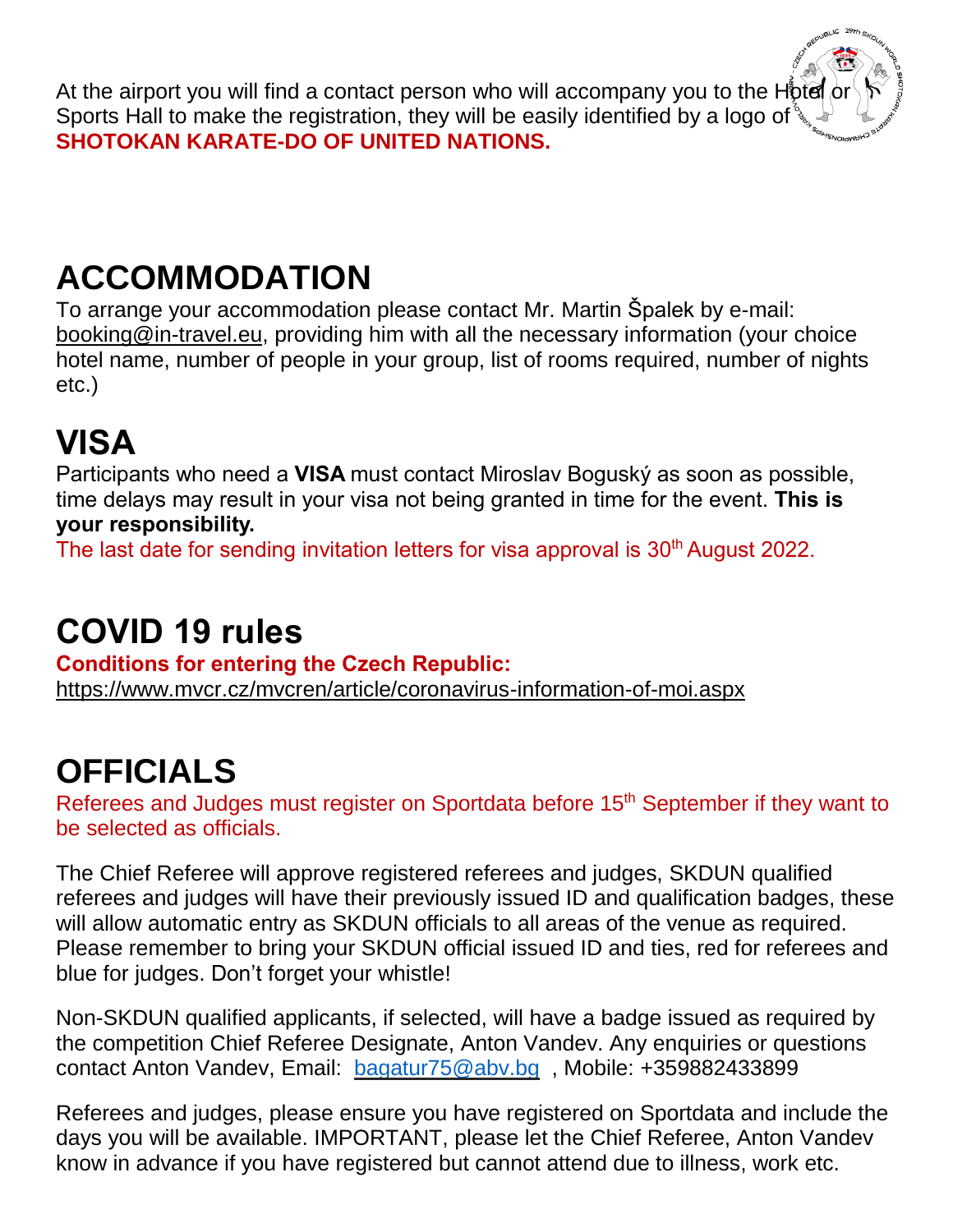Those who are also competing (only allowed in Asai Ryu / Veteran categories, no other categories), please let him know in which categories you entered in order for him to accurately schedule and allocate officials to the various shiai-jo.

## **EVENTS SCHEDULE**

### **Thursday 29th September**

15:00 – 21:00 – REGISTRATION AND WEIGH-IN FOR COMPETITORS KV arena Karlovy Vary, Západní 1812/73, 36001 Karlovy Vary.

Without the weight check, competitors will not be permitted to participate in kumite events.

Team managers must collect the identity badges for their Sportdata registered competitors, coaches and officials.

There will be NO ACCESS to the Sport Hall without identification card/badge.

Only in exceptional circumstances and by prior agreement with the organiser, Daniel Pekuniak, and the Chief Referee, Anton Vandev, will it be possible to do the registration and weigh-in in the Sport Hall on Friday 30th September.

### **Sportdata registration requirements:**

All participants must register on Sportdata. A passport type photo must be included. Officials can register for one role only i.e. coach, judge, head of delegation etc.

For information about and support with registration on Sportdata please contact Chief of competition secretariat Mr. Bogdan Brata (mobile: 0040745168006, email: [bogdanbrata@yahoo.com\)](mailto:bogdanbrata@yahoo.com).

#### **Friday 30th September**

09:00 – 13:00 29<sup>th</sup> SKDUN World Karate Championship (Veterans all categories, Seniors: kata individual, kata Asai Ryu, kata teams)  $14:00 - 19:00$   $14<sup>th</sup>$  SKDUN World Karate Cup

### **Saturday 1st October**

09:00 – 12:00 14<sup>th</sup> SKDUN World Karate Cup / 29<sup>th</sup> SKDUN World Karate **Championship** 12:00 – 19:00 29<sup>th</sup> SKDUN World Karate Championship

### **Sunday 2<sup>nd</sup> October**

09:00 – 19:00 29<sup>th</sup> SKDUN World Karate Championship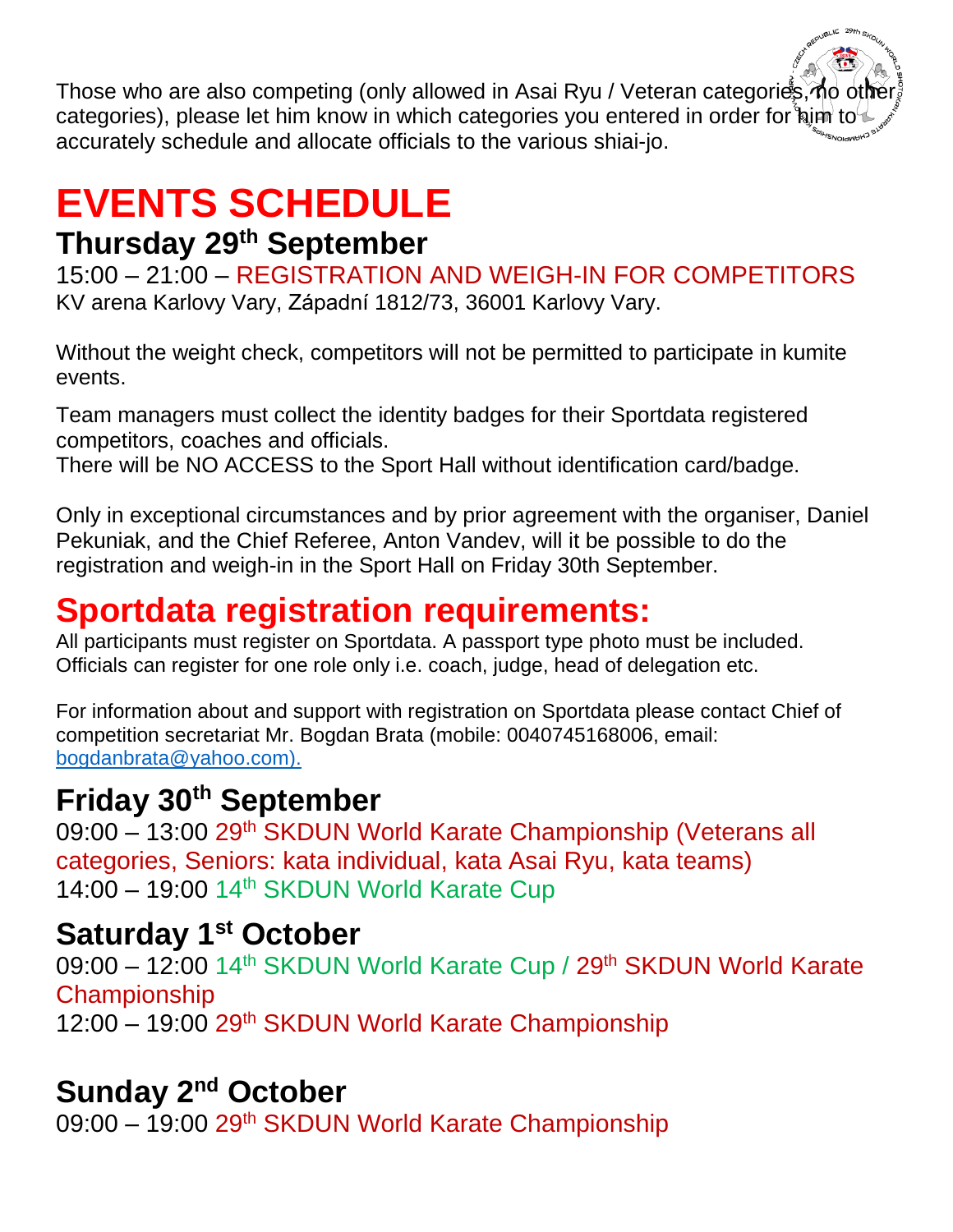

#### **DEADLINE FOR REGISTRATION ON SPORTDATA IS 15th of SEPTEMBER**

#### **DETAILED COMPETITION SCHEDULE/TIMETABLE WILL BE AVAILABLE AFTER THE REGISTRATION DEADLINE ON SPORTDATA**

## **AWARDS**

#### **29th SKDUN World Shotokan Karate Championship (3 kyu – Dan grade)**

- Medal and diploma for 1<sup>st</sup>, 2<sup>nd</sup> and 3<sup>rd</sup> place in individual events

- Trophy cup for team, and diplomas and medals for team members in team events

- Special trophy cups for 1<sup>st</sup>, 2<sup>nd</sup>, 3<sup>rd</sup>, 4<sup>th</sup> and 5<sup>th</sup> places for BEST RANKING NATIONAL TEAMS!

#### **14 th SKDUN World Shotokan Karate Cup (9 – 4 kyu)**

- Medal and diploma for 1<sup>st</sup>, 2<sup>nd</sup> and 3<sup>rd</sup> place in individual events

- Trophy cup for team, and diplomas and medals for team members in team events

- Special trophy cups for 1<sup>st</sup>, 2<sup>nd</sup>, 3<sup>rd</sup>, 4<sup>th</sup> and 5<sup>th</sup> places for BEST RANKING NATIONAL **TFAMS!** 

All competitors will receive a certificate of participation.

#### **NO SPORTDATA ENTRIES WILL BE PERMITTED AFTER 15th September 2022 unless agreed with the SKDUN ORGANISING PRESIDENT and CHIEF REFEREE.**

#### **ENTRY FEES**

Individual events - 30€ per person per event Kata and Kumite Team events - 60€ per team per event Duo Kata – 40 € per team Registration fees for coaches  $-30 \epsilon$  per coach

To protest - 50€ per protest (only one protest is allowed during one match if the protest is not correct)